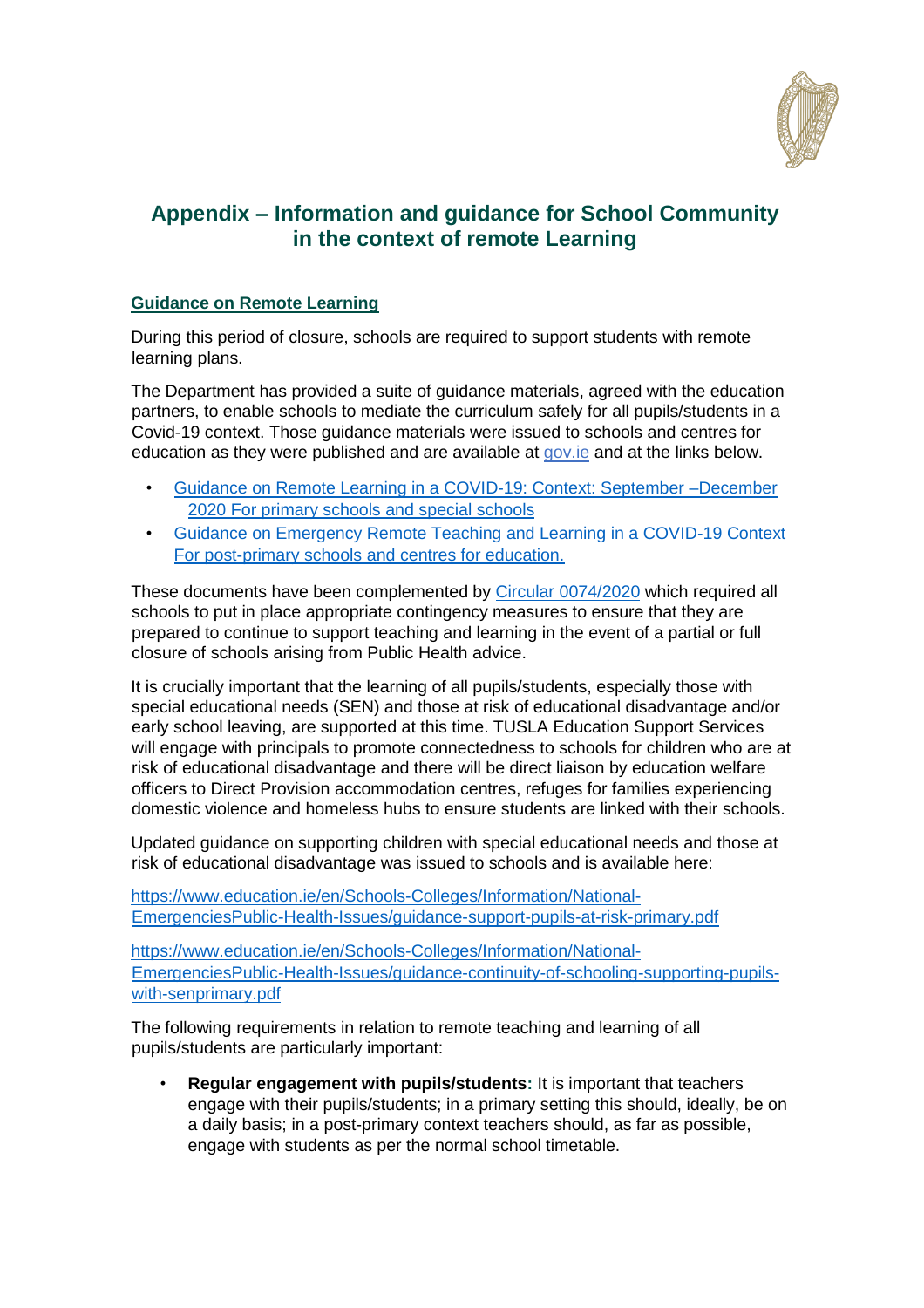

- **A blend of guided and independent learning tasks/experiences:**  Teacherpupil/student engagement should involve both direct teaching by the teacher and the assignment of independent learning tasks for completion by the pupils/students.
- **Appropriate and engaging learning opportunities:** Teachers should ensure that the chosen learning tasks give pupils/students an opportunity to demonstrate their learning in a clear and concise way.
- **Learning tasks:** The tasks chosen should be specifically aligned to the needs of the pupil/student, including pupils/students with SEN, and should enable the teacher to monitor progress and give constructive, developmental feedback to support the next stages in their learning.
- **Two-way feedback between home and school:** Schools should ensure that two-way feedback between teachers and parents/guardians and between teachers and their pupils/students is encouraged and supported. Schools should provide manageable and accessible opportunities for all pupils/ students to regularly share samples of their work with the teacher(s) throughout each week. Teachers should ensure that work received is corrected and relevant feedback is provided.
- **Support for pupils/students with SEN:** Special education teachers (SETs) should continue to engage with the pupils/students on their caseloads and class/subject teachers should differentiate teaching and learning in line with their pupils'/students' needs to minimise disruption to their learning and progression.

Please note that, given the importance of ensuring continuity and progression in pupils'/students' learning, teachers are permitted to travel and attend their place of work to provide continuity of **teaching and learning if they are unable to do so from their home and school buildings remain** accessible for teaching and learning and other essential services. This includes for the provision of school meals. It also includes schools where childcare services for children of essential workers and vulnerable children are to remain open.

## **Professional Development Service for Teachers (PDST)**

Extensive support and advice for teachers and schools on provision of remote learning is available to through the PDST at [https://www.pdst.ie/DistanceLearning.](https://www.pdst.ie/DistanceLearning) Schools can also apply to [www.pdst.ie/schoolsupport](http://www.pdst.ie/schoolsupport) for the assistance of a PDST advisor for tailored school support in all subject areas at Primary and Post-Primary levels including support with the use of Digital Technologies to support remote learning. The PDST Leadership team is also available to support school leaders through direct school support, national programmes and localised networks.

Extensive information and guidance on online safety is available to schools at [www.webwise.ie.](http://www.webwise.ie/) Resources include a summary of key considerations for schools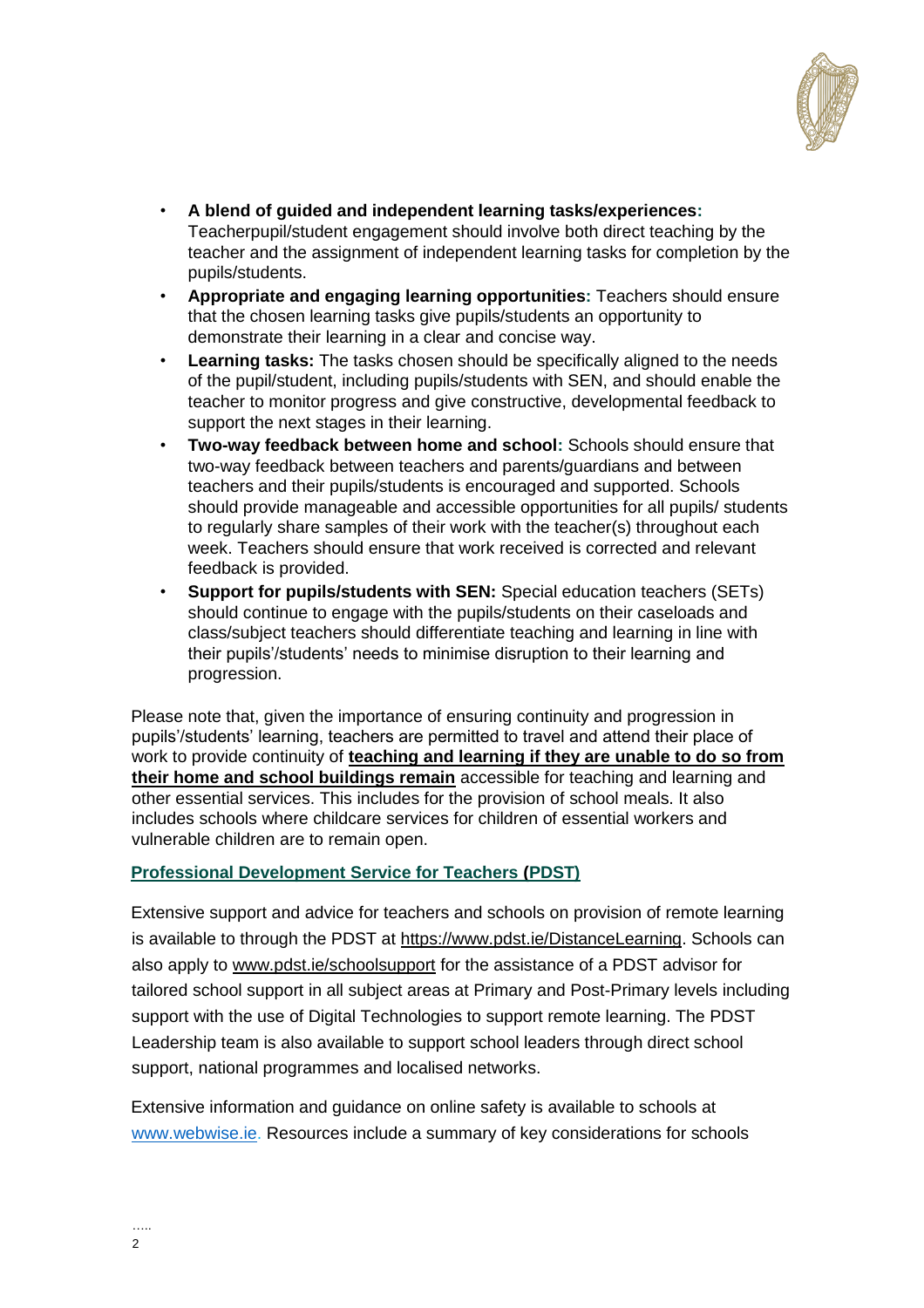

when using digital technologies in the remote learning environment available at <https://www.webwise.ie/trending/distance-learning-safety-advice-and-considerations/>

### **Guidance Supports**

The National Centre for Guidance in Education (NCGE) has developed a variety of resources, including, articles, recorded webinars and information notes about guidance counselling, incorporating remote and online support which available at https://www.ncge.ie/reso[urces](https://www.ncge.ie/resources)

#### **Inspectorate arrangements to June 2021**

The Department's Inspectorate has published recently its Circulars for primary and post-primary schools 0001/2021 which set out inspection arrangements for the remainder of the school year to June 2021.

**Primary and special schools:** [https://www.education.ie/en/Circulars-and-](https://www.education.ie/en/Circulars-and-Forms/Active-Circulars/cl0001_2021.pdf)

[Forms/Active-Circulars/cl0001\\_2021.pdf](https://www.education.ie/en/Circulars-and-Forms/Active-Circulars/cl0001_2021.pdf) **Post primary schools:** 

[https://www.education.ie/en/Circulars-and-Forms/Active-Circulars/cl0002\\_2021.pdf](https://www.education.ie/en/Circulars-and-Forms/Active-Circulars/cl0002_2021.pdf) The

PowerPoint presentation below accompanies these circulars.

[https://www.education.ie/en/Publications/Inspection-Reports-Publications/Evaluation-](https://www.education.ie/en/Publications/Inspection-Reports-Publications/Evaluation-Reports-Guidelines/Inspectorate%20Supporting%20Schools%20and%20the%20Department%20January-March,%202021.pdf)[Reports-](https://www.education.ie/en/Publications/Inspection-Reports-Publications/Evaluation-Reports-Guidelines/Inspectorate%20Supporting%20Schools%20and%20the%20Department%20January-March,%202021.pdf)

[Guidelines/Inspectorate%20Supporting%20Schools%20and%20the%20Department%](https://www.education.ie/en/Publications/Inspection-Reports-Publications/Evaluation-Reports-Guidelines/Inspectorate%20Supporting%20Schools%20and%20the%20Department%20January-March,%202021.pdf) [20January-March,%202021.pdf](https://www.education.ie/en/Publications/Inspection-Reports-Publications/Evaluation-Reports-Guidelines/Inspectorate%20Supporting%20Schools%20and%20the%20Department%20January-March,%202021.pdf)

## **Supports for parents**

#### **Continuity of schooling guidance**

Continuity of schooling guidance for parents is available at this link in several languages:

<https://www.gov.ie/en/collection/965639-continuity-of-schooling/>

## **Online safety**

Extensive information and guidance on online safety is available to for parents and students at [www.webwise.ie.](http://www.webwise.ie/) The information contained at <https://www.webwise.ie/parents/covid19-online-safety-advice-for-parents/> might be particularly useful.